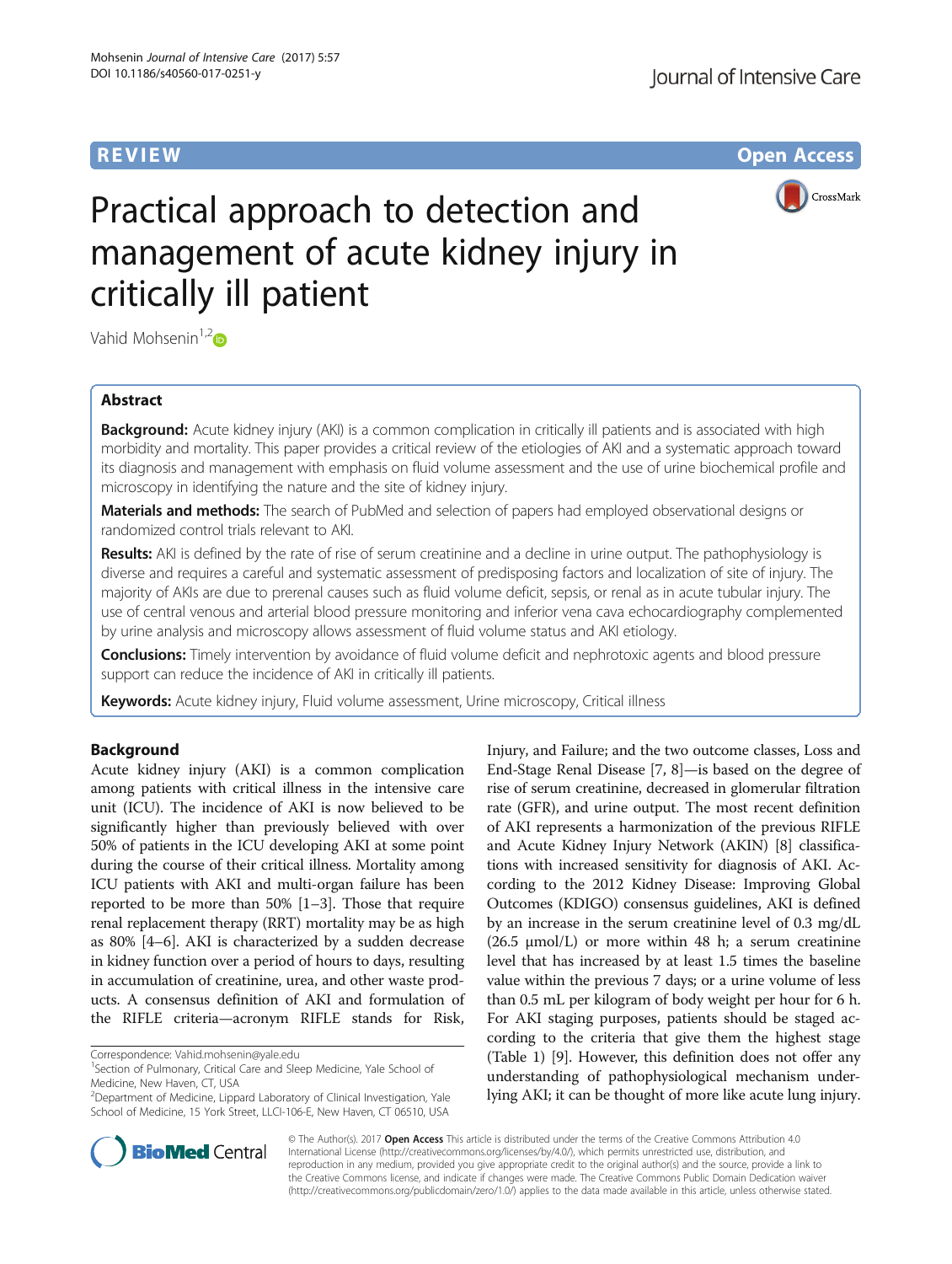| Stage | Serum creatinine                                                                                                                                                                                                                         | Urine output<br>$< 0.5$ mL/kg/h for 6-12 h             |  |
|-------|------------------------------------------------------------------------------------------------------------------------------------------------------------------------------------------------------------------------------------------|--------------------------------------------------------|--|
|       | 1.5-1.9 times baseline<br>OR<br>$\geq$ 0.3 mg/dL ( $\geq$ 26.5 µmol/L) increase                                                                                                                                                          |                                                        |  |
| 2     | 2.0-2.9 times baseline                                                                                                                                                                                                                   | $<$ 0.5 mL/kg/h for $\geq$ 12 h                        |  |
| 3     | 3.0 times baseline<br>OR<br>Increase in serum creatinine to $\geq$ 4.0 mg/dL ( $\geq$ 353.6 µmol/L)<br>OR<br>Initiation of renal replacement therapy OR, in patients < 18 years, decrease in eGFR to < 35 mL/min per 1.73 m <sup>2</sup> | < 0.3 mL/kg/min for $\geq$ 24 h<br>OR<br>Anuria ≥ 12 h |  |

<span id="page-1-0"></span>Table 1 Definition and staging of acute kidney injury: KDIGO criteria

AKI is the consensus term for acute renal failure [\[10\]](#page-6-0). The term AKI meant to imply that an injury process existed before any loss of kidney function can be measured with standard laboratory tests. The main criterion used to define AKI is the rate of rise of serum creatinine. However, the degree of renal dysfunction can be underestimated due to changes in the volume of distribution, falls in creatinine generation in patients with advanced chronic kidney disease (CKD) [\[11\]](#page-6-0), and loss of muscle mass in critically ill patients [\[12](#page-6-0), [13](#page-6-0)].

The time-honored classification of AKI to prerenal azotemia, intrinsic renal diseases, and post-renal urinary obstruction provides a conceptual framework by which pathophysiological mechanisms can be investigated [\[14](#page-6-0)]. The current evidence supports the validity of KDIGO criteria to identify groups of hospitalized patients with increased risk of death and/or need for RRT. There is accumulating evidence of long-term risk of subsequent development of cardiovascular disease or CKD, even after apparent resolution of AKI [[15](#page-6-0)–[17](#page-6-0)].

# Causes of AKI

The pathogenesis of AKI is complex due to multiple etiologies and risk factors (Table 2). Risk factors include increasing age, presence of heart failure, liver failure, CKD, anemia, and exposures to nephrotoxic agents including antibiotics, non-steroidal anti-inflammatory drugs (NSAIDS), and radiocontrast dyes. Infections, sepsis, shock, need for mechanical ventilation, and surgery are well recognized as high-risk settings for the development of AKI [\[18](#page-6-0)]. AKI is a broad clinical syndrome encompassing various etiologies, including specific kidney diseases (e.g., acute tubular necrosis, acute interstitial nephritis, acute glomerular, and vasculitis renal diseases), non-specific conditions (e.g., ischemia, toxic injury), and extrarenal pathology (e.g., prerenal azotemia and acute post-renal obstructive nephropathy).

Prerenal AKI including sepsis accounts for 60–70% of all AKI cases in critically ill patients [\[1](#page-6-0)]. Renal blood flow (RBF) autoregulation through its synchronized interplay of afferent and efferent arterioles maintains a constant RBF and GFR within a wide range of mean

arterial blood pressure (80–180 mmHg) [\[19](#page-6-0)]. A decline in the GFR reflects a reduction in blood pressure below the lower limit of the autoregulatory range. However, a significant decline in blood pressure must occur to induce a sufficient reduction in GFR with subsequent development of AKI. In the tubuloglomerular feedback (TGF) mechanism through macula densa, when blood pressure decreases, the vasodilators (vasodilator prostaglandins and nitric oxide) are released with afferent arteriolar vasodilation and subsequent stimulation of renin-angiotensin-aldosterone system (RAAS) [\[20, 21](#page-6-0)]. The opposite occurs when blood pressure increases with generation of vasoconstrictor mediators (vasoconstrictor ATP and adenosine), causing afferent arteriolar vasoconstriction while the efferent arteriole dilates to stabilize RBF and GFR. The TGF mechanism and the myogenic activity of the afferent arteriole provide an estimated

# Table 2 Etiologies of AKI

Prerenal AKI

- Dehydration (vomiting, diarrhea)
- Bleeding or hypovolemia
- Heart failure
- Liver failure
- Narrowing of renal arteries
- Renal microangiopathy
- Exposure to vasoactive drugs

## Renal AKI

- Acute tubular injury/toxicity
- Drugs (common in ICU)
- Aminoglycosides, vancomycin
- Amphotericin B, pentamidine
- Contrast dyes
- Bisphosphonates
- Cisplatin, ifosfamide, methotrexate (crystal nephropathy)
- Tumor lysis syndrome
- Multiple myeloma
- Rhabdomyolysis (crush injury, cocaine, heroin, ketamine, methadone, and methamphetamine)
- Tissue hypoperfusion, sepsis
- Acute interstitial nephritis
	- Vancomycin, quinolones, rifampin, sulfonamides, β-lactams (penicillin, cephalosporins), acyclovir (crystal nephropathy) • NSAIDs
	- Ifosfamide, carboplatin, Adriamycin, tyrosine kinase inhibitor

Post-renal AKI reflects the obstruction of the urinary system, particularly the ureters.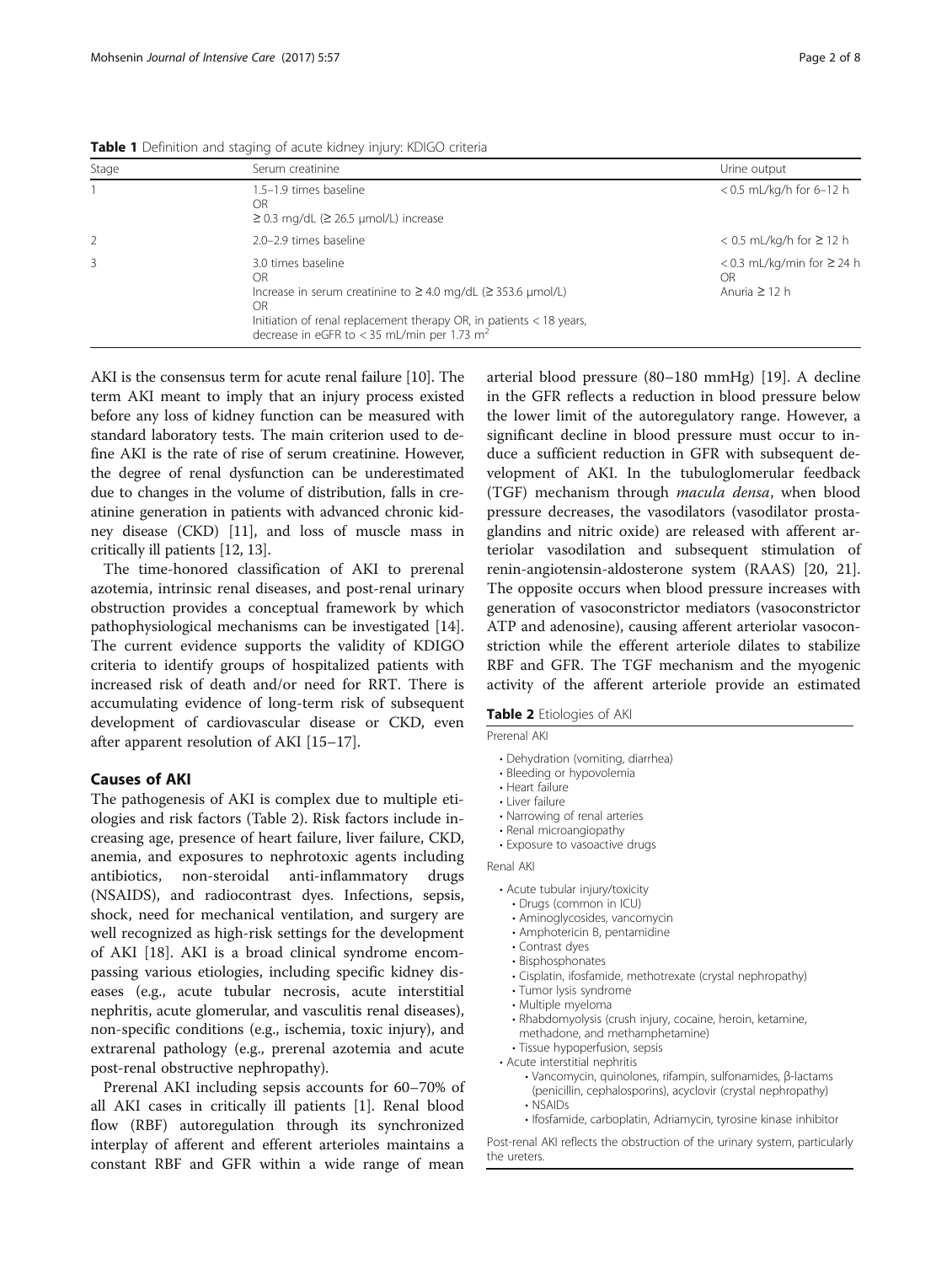90% of the autoregulation capacity of RBF [\[22](#page-6-0)]. Arterial blood pressure alone cannot sustain GFR, so these important autoregulatory mechanisms involving the TGFand RAAS-mediated compensations are needed. Risk of AKI increases when these mechanisms are inhibited through angiotensin converting enzyme inhibitors (ACEI) and NSAID [\[23](#page-6-0), [24](#page-6-0)].

Sepsis and septic shock remain the most important causes of AKI in critically ill patients and account for more than 50% of cases of AKI in the ICU [\[3\]](#page-6-0). The common assumption has been that tissue hypoperfusion and renal ischemia are the mechanisms of AKI in sepsis and hyperdynamic septic shock. An increasing body of evidence suggests that in a significant proportion of patients, AKI can occur in the absence of overt signs of tissue hypoperfusion, suggesting that other mechanisms may be at work. Studies in animal models of sepsis [\[25, 26\]](#page-6-0) and humans with sepsis and AKI [\[27, 28](#page-6-0)] have shown that as part of the systemic vasodilation observed during severe sepsis/septic shock, RBF is not decreased and even increased indicating that AKI occurs not in the setting of renal hypoperfusion. Furthermore, in septic animals and in postmortem observations in humans with sepsis-induced AKI, kidney histology is strikingly bland with focal areas of tubular injury, but minimal cell death [[29](#page-6-0), [30](#page-6-0)]. In aggregate, these observations suggest the presence of three distinct perturbations as mechanisms of AKI in sepsis: diffuse microcirculatory flow abnormalities, inflammation, and cellular bioenergetic responses to injury [[31](#page-6-0), [32](#page-6-0)].

Renal AKI develops when the primary cause of AKI is parenchymal injury, caused by drugs, toxins, and ischemia. The mechanisms underlying the renal injury process in AKI have predominantly been studied in animal models of ischemic AKI, characterized by "activation" of epithelial and possibly endothelial cells during the early initiation phase results in the upregulation of a variety of chemokines and cytokines leading up to inflammatory cell infiltration including macrophages with loss of the brush border in the proximal tubular epithelium [[33](#page-6-0)]. Nephrotoxic agents have been implicated as etiologic factors in 17–26% of in-hospital AKI [\[3](#page-6-0), [34\]](#page-6-0). Patient's specific risk factors for drug nephrotoxicity are older age, female sex, hyperbilirubinemia, fluid volume depletion, and hypoalbuminemia by inducing toxic drug levels and increasing the unbound drug fraction in the serum. ACEI and angiotensin II receptor blockers could precipitate or potentiate AKI in certain situations. These include (1) bilateral renal artery stenosis or renal artery stenosis in solitary kidney, (2) volume depletion, and (3) concomitant use of NSAIDs, cyclosporine, and tacrolimus [[35](#page-6-0)].

# **Diagnosis**

AKI is diagnosed when serum creatinine increases by  $\geq$ 0.3 mg/dL ( $\geq$  26.5 µmol/L) within 48 h or increase in serum creatinine to  $\geq 1.5$  times baseline within the previous 7 days or urine volume  $< 0.5$  mL/kg/h for 6 h [\[9](#page-6-0)].

# Fluid volume assessment

The real challenge is to determine the cause of AKI. The first order is to assess the fluid volume status of the patient. This can be accomplished by estimating the fluid volume balance in the preceding days, blood pressure trend, and assessment of intravascular volume. Intravascular volume is not measured directly but can be inferred by the presence or absence of fluid responsiveness. Echocardiography examining the inferior vena cava diameter and its respiratory variation is becoming readily available in ICUs. More than 12% variation in the IVC diameter in mechanically ventilated patient with septic shock had greater than 90% positive predictive value (PPV) for fluid responsiveness implying intravascular volume deficit [[36](#page-6-0)]. Central venous pressure (CVP) dynamic changes or arterial pulse pressure variation during respiratory cycle can also provide information about intravascular volume def-icit [[37](#page-6-0)]. A drop of  $\geq 1$  mmHg in CVP during spontaneous inspiration or mechanical breath had a PPV of 84% and negative predictive value of 94% for fluid responsiveness in a mixed medical and surgical ICU [[38](#page-6-0)]. In arterial pulse pressure variation of > 13% during respiratory cycle, the respective values were 94% and 96% [\[39](#page-6-0)].

## Urinary and serum biochemical measurements

Urinary diagnostic indices can have confirmatory value (Table [3\)](#page-3-0). Concentrated urine with urine-specific gravity  $> 1.020$ , BUN/Cr  $> 20:1$ , urine Na < 20 mEq/L, or low FeNa < 1.0% are consistent with fluid volume deficit or renal hypoperfusion denoting a prerenal AKI. On the other hand, rising serum creatinine with FeNa > 2.0% highly suggests renal AKI. However, some caveats should be noted with these measures as outlined in Table [3](#page-3-0). Studies on biochemical analysis of urine using standard measurements of sodium, urea, and creatinine and calculating various indices of tubular function, FeNa, and FeUrea are not diagnostically accurate, prognostically valuable, or clinically useful in septic patients with AKI [[40, 41](#page-6-0)]. In patients with oliguria, fluid challenge reversed oliguria in only one half of the patients and that neither urinary sodium, FeNa, nor FeUrea was a good predictor of renal response to fluid challenge [\[42](#page-7-0)]. Therefore, these parameters must always be interpreted within the clinical context and in conjunction with hemodynamic measurements.

# Biomarkers of kidney injury

The current definition and classification of AKI tell nothing about whether the dysfunction is purely functional or completely structural—these two extremes likely do not exist. Serum creatinine is the defining indicator of AKI in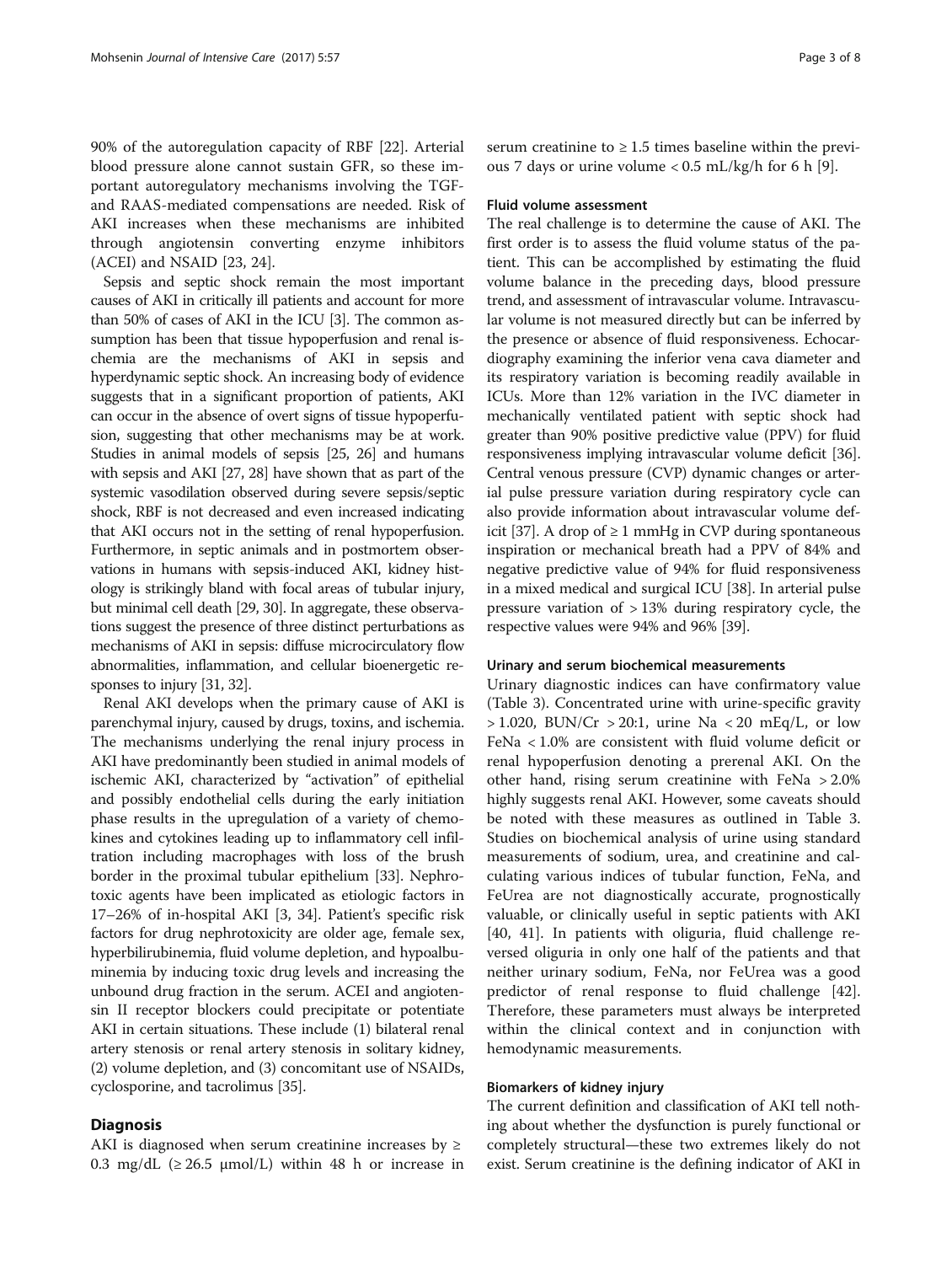<span id="page-3-0"></span>Table 3 Biochemical parameters in prerenal and renal AKI

| Parameters                | Prerenal           | Renal             | Comments                                                                                                                                                                                                                                                                                                             |
|---------------------------|--------------------|-------------------|----------------------------------------------------------------------------------------------------------------------------------------------------------------------------------------------------------------------------------------------------------------------------------------------------------------------|
| Urine-specific<br>gravity | >1.020             | 1.008-<br>1.012   | In chronic kidney disease and renal AKI, urine-specific gravity is not reliable in the assessment of intravascular<br>volume depletion due to lack of renal concentrating ability                                                                                                                                    |
| <b>BUN/Cr</b>             | > 20:1             | 10:1              | In prerenal state, BUN is absorbed in proximal tubules out of proportion to GFR and serum creatinine,<br>increasing the BUN/Cr ratio.<br>Caveats: Steroid therapy and low muscle mass can increase the ratio and decreased protein intake can lower<br>the ratio.                                                    |
| Urine sodium              | $\,<\,$<br>20 mEg/ | $\geq$<br>20 mEg/ | >20 mEg/L in ATN and diuretic therapy                                                                                                                                                                                                                                                                                |
| FeNa                      | $< 1.0\%$          | $> 2.0\%$         | Caveats: Low FeNa is seen in contrast nephropathy, rhabdomyolysis, glomerulonephritis, vasculitis, and acute<br>tubular necrosis (ATN) in the setting of cirrhosis and congestive heart failure. High FeNa (> 2.0%) is seen in AKI<br>(e.g., ATN) and with diuretic use even in the setting of shock and hypovolemia |
| FeUrea                    | $< 35\%$           | > 50%             | Useful in the setting of diuretic use                                                                                                                                                                                                                                                                                |

ATN acute tubular necrosis, FeNa fractional excretion of sodium, FeUrea fractional excretion of urea

KDIGO guideline. But it has been shown, serum creatinine, to be a lagging indicator of AKI development and it is easily influenced by many factors, including sex, muscle mass, and some medications.

The search for early identification of AKI has led to the development of multiple biomarkers of AKI capable of detecting kidney injury at its early stage. A series of molecules have been evaluated over the years, and significant advances have been made in the field. Several biomarkers have been shown to have predictive ability in recognizing kidney damage earlier than creatinine but have not entered mainstream use as yet. It has been proposed to measure these biomarkers as functional (e.g., serum creatinine, serum cystatin C) and damage (e.g., NGAL, neutrophil gelatinaseassociated lipocalin; KIM-1, kidney injury molecule-1; TIMP2, tissue inhibitor of metalloproteinases 2; IGFBP3, insulin-like growth factor-binding protein 3) markers in combination to improve the diagnostic categorization of AKI and permit more guided interventions [[43](#page-7-0)].

Cystatin C is a small protein produced by nucleated cells and eliminated by GFR. It behaves therefore similar to serum creatinine but is less dependent on muscle mass. In ICU patients, cystatin C will detect AKI 1– 2 days earlier before the rise of serum creatinine. Its costly measurement limits its routine use.

Molecules such as NGAL and KIM-1 have demonstrated some capacity to detect an injury to the kidney well before the rise of serum creatinine can be observed. Measurement of serum or urine NGAL has been shown to be a good diagnostic test for AKI and prognostic indicator of RRT need and mortality in patients with shock in many studies [[44](#page-7-0)–[46\]](#page-7-0) but not all [\[47\]](#page-7-0). However, routine use of NGAL in clinical setting is limited due to its increase in both serum and urine which may be related to the presence of a systemic inflammatory state including sepsis and not necessarily the development of AKI [[48](#page-7-0)].

In 2013, the SAPPHIRE study was the first investigation to find and validate the two top urinary biomarkers for the prediction of AKI risk among 340 proteins in a discovery cohort. These biomarkers, urine insulin-like growth factor-binding protein 7 (IGFBP7) and tissue inhibitor of metalloproteinase-2 (TIMP-2), were then validated in > 700 critically ill adult patients [\[49\]](#page-7-0). A simple product of these biomarker levels (TIMP-2  $\times$  IGFBP7), expressed in  $(ng/mL)^2/1000$ , launched as a final commercial product, known as NephroCheck. The cutoffs of  $> 0.3$  and  $> 2 \frac{(n g/mL)^2}{1000}$  were associated with a progressively increased risk of AKI and major adverse kidney events (death, the need of RRT or persistent renal dysfunction) [[49\]](#page-7-0). NephroCheck of <  $0.3 \text{ (ng/mL)}^2/1000$ had a negative predictive value of 96% following adjustment for the prevalence of AKI [[50](#page-7-0)–[52](#page-7-0)]. These kidney damage biomarkers are currently under evaluation for routine clinical use.

#### Urine microscopy

Examination of urine sediments by microscopy can provide insight into the etiology of renal AKI [[53](#page-7-0)]. Urine sediment in prerenal AKI is generally bland with some hyaline casts and no cellular shedding or crystals. The presence of renal tubular epithelial cell casts (Fig. [1](#page-4-0)a) and "Muddy" brown granular casts (Fig. [1](#page-4-0)b) suggests acute tubular injury/necrosis (ATN) as the etiology of AKI. White blood cell casts are generally seen in acute interstitial nephritis or acute pyelonephritis (Fig. [1c](#page-4-0)). Red cell cast denotes glomerular disease as in glomerulonephritis or small vessel vasculitis (Fig. [1](#page-4-0)d). Urine sediments can not only help to differentiate prerenal AKI from renal AKI but can also provide insight as to the site of nephron injury.

# Management of AKI

#### Fluid volume expansion

If clinical assessment points toward intravascular volume deficit, optimization of the hemodynamic status and correction of any volume deficit should have a salutary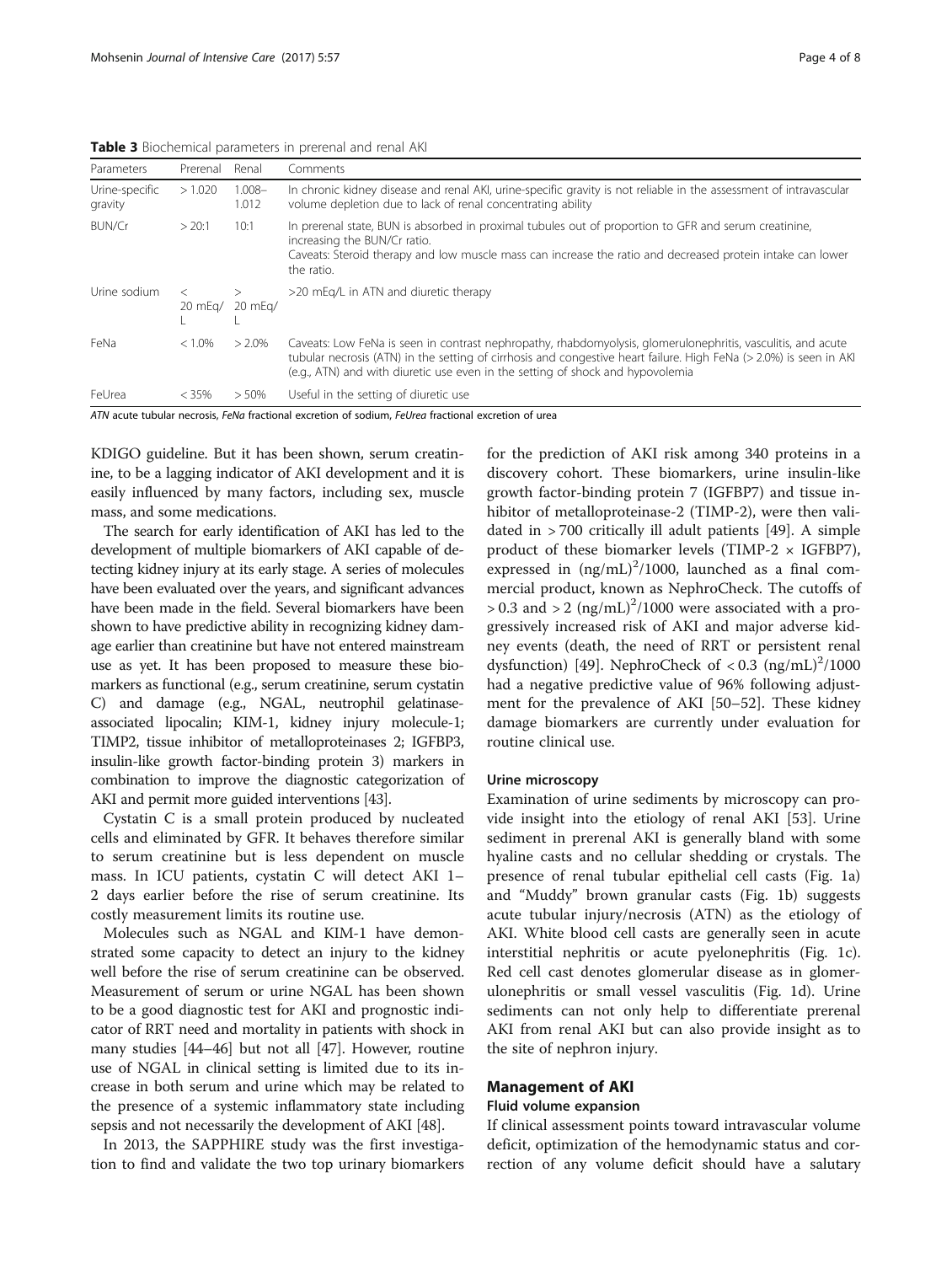<span id="page-4-0"></span>

effect on kidney function and help to minimize further extension of the kidney injury [[54](#page-7-0)]. Fluid resuscitation should be done while monitoring urine output, blood pressure, or CVP dynamic changes as endpoints to avoid excessive fluid administration. In a retrospective analysis of 105 ICU patients, a linear correlation was found between elevated levels of CVP and AKI incidence or its duration [\[55\]](#page-7-0). This is due to increased venous congestion and decreased pressure gradient across the glomerulus lowering GFR. Large multicenter studies have shown that a positive fluid balance is an important factor associated with increased 60-day mortality [[56](#page-7-0)–[58](#page-7-0)]. Observational data suggest that buffered crystalloids with low-chloride content may be associated with a decreased risk of AKI [\[59, 60\]](#page-7-0). The plausibility of this notion is that the unphysiologic chloride concentration (154 mEq/L) in normal saline can cause renal vasoconstriction, decreased glomerular filtration, and metabolic acidosis [[61](#page-7-0), [62\]](#page-7-0). However, a recent randomized controlled trial of low-chloride buffered crystalloid solution vs. normal saline showed no difference in the incidence of AKI in a heterogeneous population of patients treated in ICU [[63\]](#page-7-0). As pointed out by the authors of this trial, further studies are needed to assess efficacy of buffered crystalloid solutions in higher-risk populations and to measure clinical outcomes such as mortality.

Colloid solutions such albumin can be used in patients with hypoalbuminemia in the setting of fluid volume deficit, hypotension, and AKI. Albumin infusion is also indicated in patients with liver cirrhosis with AKI in the form of hepatorenal syndrome in conjunction with vasopressors.

# Vasopressors

In septic shock with AKI norepinephrine is the vasopressor of choice with target mean arterial pressure of 65–70 mmHg. However, in patient with chronic hypertension, a higher target mean arterial pressure of 80– 85 mmHg is recommended [\[64\]](#page-7-0). The target mean arterial blood pressure of 65–70 mmHg is also applicable in patients with hepatorenal syndrome [[65, 66\]](#page-7-0). In hepatorenal syndrome, all vasoconstrictors should include cotherapy with albumin.

# **Diuretics**

Earlier studies have demonstrated improved outcome with aggressive use of loop diuretics in AKI despite an increase in serum creatinine [\[67](#page-7-0)–[69\]](#page-7-0). A study demonstrated that a urinary output of at least 100 ml/h following a test dose of 1.0–1.5 mg furosemide per kilogram body weight predicted lower risk of progression to a higher stage of AKI in oliguric patients [\[70](#page-7-0)]. However, in a multi-center randomized controlled trial in adult patients with AKI, low-dose furosemide (0.4 mg/kg loading dose followed by a continuous infusion commenced at a dose of 0.05 mg/kg/h) did not reduce the rate of worsening of AKI, improve recovery, or reduce the need for RRT [\[71](#page-7-0)]. This seemingly disparate findings are likely related to the differences in pharmacokinetics and pharmacodynamics of furosemide due to the degree of impairment of creatinine clearance in patients with AKI. In this study, measured creatinine clearance was strongly associated with the amount of urinary furosemide excreted and was the only reliable predictor of the urinary output after furosemide [[72](#page-7-0)]. In a recent statement, the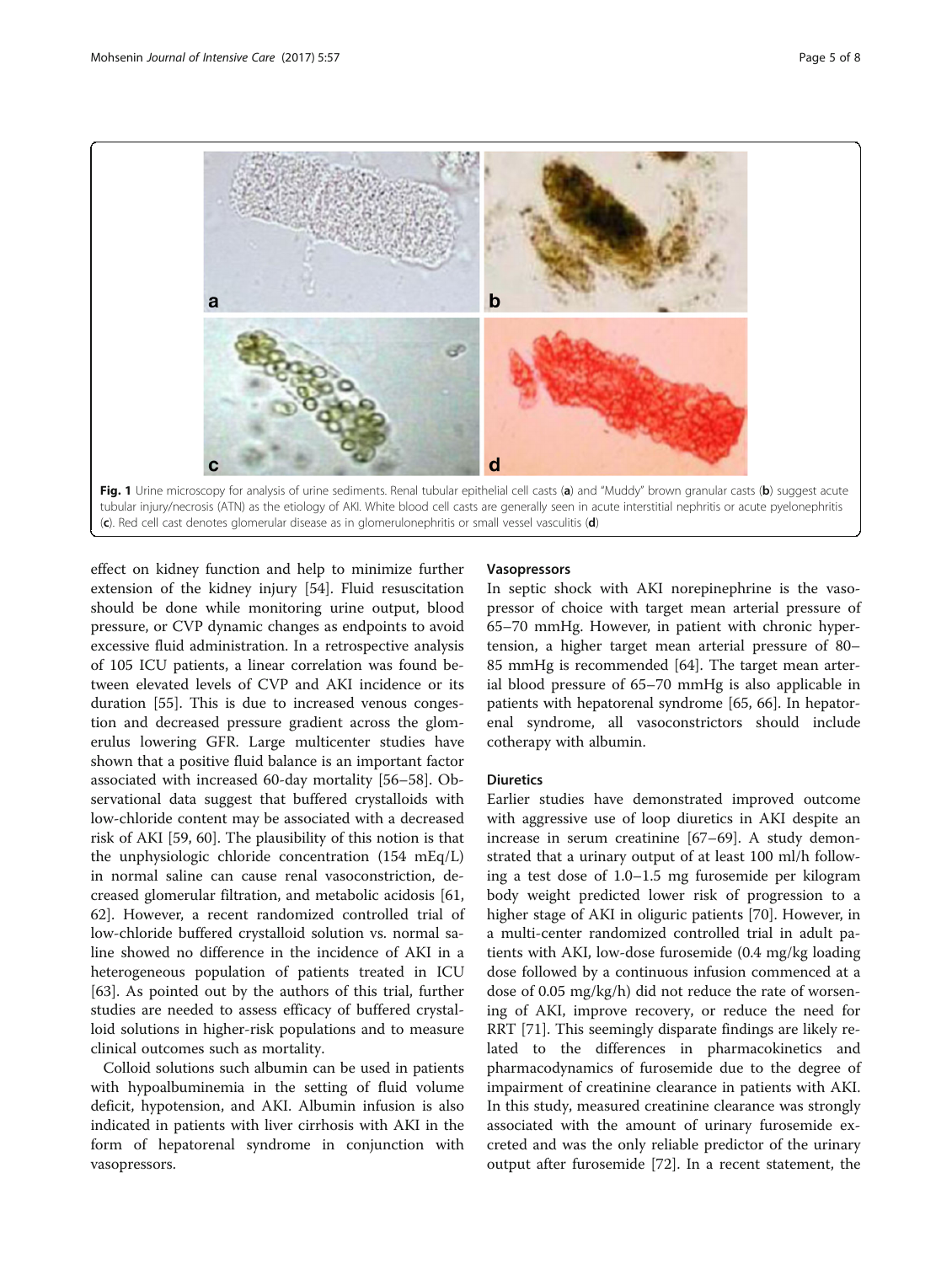European Society of Intensive Care Medicine recommended against loop diuretics given solely for the prevention of AKI [\[64](#page-7-0)]. However, in patient with AKI and hypervolemia such as in cardiorenal syndrome with decompensated heart failure, loop diuretics should be employed. Diuretics in the setting of AKI have not been shown to cause nephrotoxicity.

# Renal replacement therapy

Currently, the decision to start RRT is based most often on clinical features of volume overload and serum biochemical abnormalities (azotemia, hyperkalemia, severe metabolic acidosis). This overall approach should be based on patient's clinical context and be individualized. Metabolic acidosis associated with AKI can usually be corrected with bicarbonate and should rarely require urgent dialysis if not accompanied by volume overload or uremic syndrome [\[73](#page-7-0)].

There have been no systematic studies showing a definitive advantage for any RRT modality—continuous vs. intermittent RRT—on short-term patient or kidney survival [[74\]](#page-7-0). However, the current consensus is considered continuous RRT to be appropriate for patients with AKI with hemodynamic instability, fluid overload, catabolism, or sepsis. Continuous RRT is also indicated in any patient who meets the criteria for intermittent hemodialysis but cannot undergo this procedure because of hemodynamic instability.

The timing of RRT, early vs. late, after AKI has been studied in observational and prospective studies [\[75](#page-7-0), [76](#page-7-0)]. Overall, late RRT was associated with a longer duration of RRT and hospital stay and with greater dialysis dependence [[77, 78](#page-7-0)]. The most recent study on this subject is a randomized controlled trial in 231 critically ill patients with AKI (KDIGO stage 2: with  $\geq$  2-fold increase in serum creatinine from baseline or urinary output < 0.5 mL/kg/h for  $\geq$  12 h) and plasma NGAL level higher than 150 ng/mL. Early initiation of RRT within 8 h of KDIGO stage 2 AKI significantly reduced 90-day mortality (39.3%) compared with delayed initiation of RRT (54.7%; hazard ratio, 0.66 [95%CI, 0.45 to 0.97],  $P = .03$ ). In the early RRT group, renal function recovery was faster with shorter ICU stay compared with the delayed RRT group [\[79](#page-7-0)]. However, this study had limited generalizability as almost all patients recruited were surgical patients and was a single center trial. It should be noted that the conventional indications for RRT in AKI (volume overload, hyperkalemia, severe metabolic acidosis, or uremic symptoms) in this study were not necessarily part of inclusion criteria. In those studies that classic indications were used to compare early vs. delayed RRT, no significant difference in mortality was found [\[80](#page-7-0), [81\]](#page-7-0). More recent studies that included metaanalysis and randomized multicenter trial showed no added benefit of early initiation of RRT for patients with AKI with respect to dialysis dependence, recovery of renal functions, hospital stay, or all-cause mortality [[82](#page-7-0), [83\]](#page-7-0). A strategy of delayed initiation of RRT in critically ill patients with severe AKI obviated the need for RRT in almost 50% of cases [\[83](#page-7-0)]. Although there was no mortality difference between early and delayed initiation of RRT groups, the recovery of renal function, as marked by diuresis, was more rapid and catheter-related infections occurred less frequently in the delayed-strategy group than in the early strategy group [[83\]](#page-7-0). In this AKIKI Study Group multicenter trial, the patient had more severe AKI with KDIGO stage 3 reducing the generalizability of the study among different staging.

Evidence from large clinical trials on RRT suggests that the mean duration of treatment is 12–13 days. In clinical practice, daily assessment of both the intrinsic kidney function and the ongoing appropriateness of RRT are required. The recovery of native kidney function can be assessed during RRT by the serial measurement of serum creatinine as well as attention to urine output. Solute clearance of 25–35 mL/min during RRT will result in a stable serum creatinine after 48 h, and further reduction may imply some return of native function. As the renal tubular cells regenerate and re-establish a normal tubular membrane, glomerular filtration will resume and urine output will increase. Increased spontaneous urinary output > 400 mL/day has been described as a good predictor of successful discontinuation of RRT. Conversely, CKD was a strong negative predictor of successful discontinuation of RRT [[84\]](#page-7-0).

# Conclusion

AKI is prevalent in critically ill patients in ICU. The most common etiologies of AKI in these patients are due to fluid volume deficit or kidney hypoperfusion and ATN due to shock, inflammatory state, or nephrotoxic drugs. Early recognition of pathophysiology of AKI by careful review of patient's history and hospital course and intravascular volume assessment complemented by urine biochemical analysis and urine microscopy should guide management strategy in order to reduce further progression of AKI and mortality.

#### Abbreviations

ACE: Angiotensin converting enzyme; AKI: Acute kidney injury; ATN: Acute tubular necrosis; CKD: Chronic kidney disease; CVP: Central venous pressure; GFR: Glomerular filtration rate; ICU: Intensive care unit; IGFBP3: Insulin-like growth factor-binding protein 3; KDIGO: Kidney Disease: Improving Global Outcomes; KIM-1: Kidney injury molecule-1; NGAL: Neutrophil gelatinase-associated lipocalin; NSAIDs: Non-steroidal anti-inflammatory drugs; PPV: Positive predictive value; RIFLE criteria: Risk, Injury, Failure, Loss, End Stage; RRT: Renal replacement therapy; TIMP2: Tissue inhibitor of metalloproteinases 2

#### Acknowledgements

None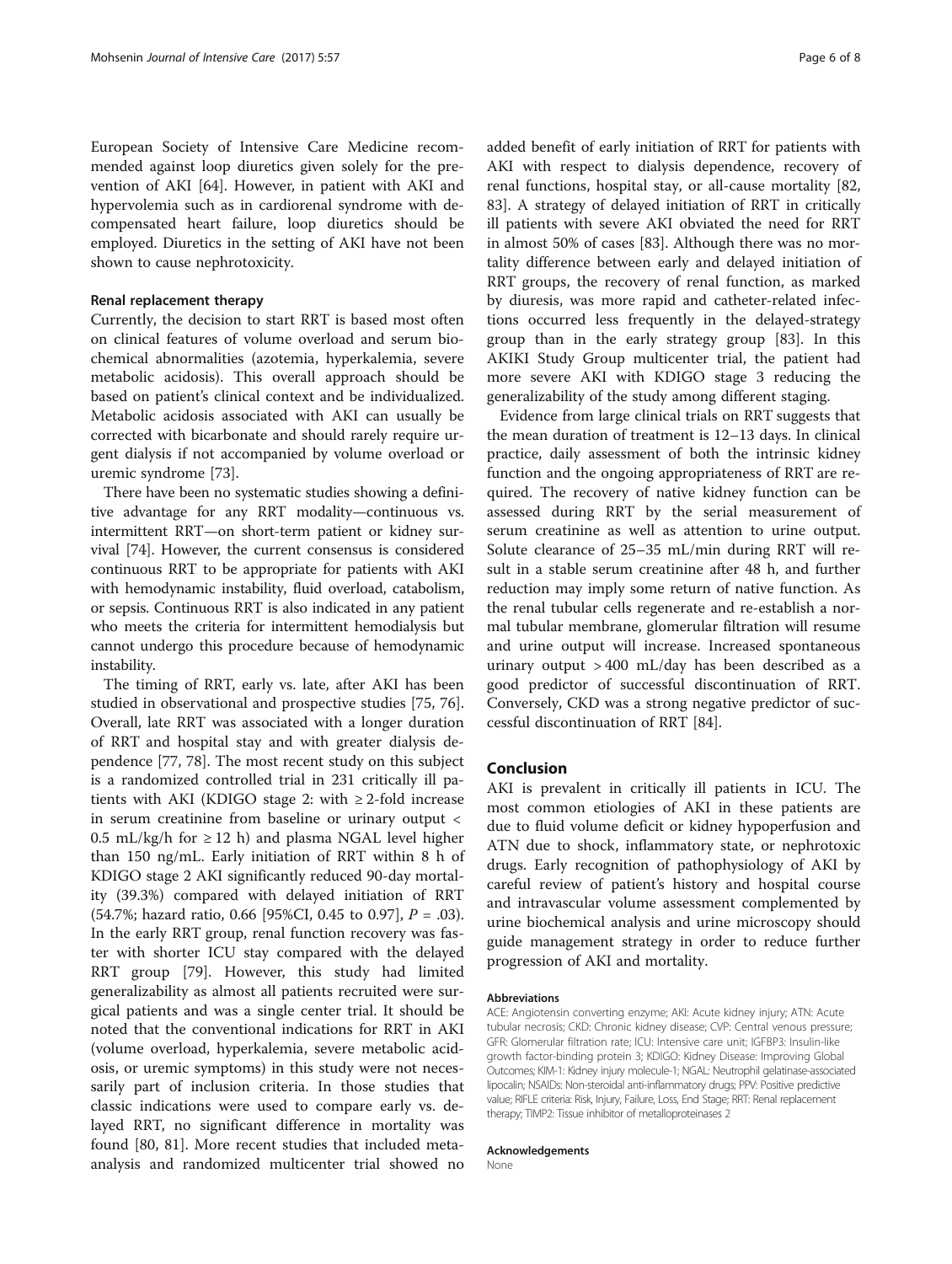# <span id="page-6-0"></span>Funding

None

Availability of data and materials

Not applicable

Ethics approval and consent to participate Not applicable

# Consent for publication

Not applicable

#### Competing interests

The author declares no competing interests.

# Publisher's Note

Springer Nature remains neutral with regard to jurisdictional claims in published maps and institutional affiliations.

# Received: 20 March 2017 Accepted: 10 September 2017 Published online: 16 September 2017

#### References

- 1. Kaufman J, Dhakal M, Patel B, Hamburger R. Community-acquired acute renal failure. Am J Kidney Dis. 1991;17:191–8.
- 2. Mehta RL, Pascual MT, Soroko S, Savage BR, Himmelfarb J, Ikizler TA, et al. Spectrum of acute renal failure in the intensive care unit: the PICARD experience. Kidney Int. 2004;66:1613–21.
- 3. Uchino S, Kellum JA, Bellomo R, Doig GS, Morimatsu H, Morgera S, et al. Acute renal failure in critically ill patients: a multinational, multicenter study. JAMA. 2005;294:813–8.
- 4. Brivet FG, Kleinknecht DJ, Loirat P, Landais PJ. Acute renal failure in intensive care units—causes, outcome, and prognostic factors of hospital mortality; a prospective, multicenter study. French Study Group on Acute Renal Failure. Crit Care Med. 1996;24:192–8.
- 5. Mehta RL, McDonald B, Gabbai FB, Pahl M, Pascual MT, Farkas A, et al. A randomized clinical trial of continuous versus intermittent dialysis for acute renal failure. Kidney Int. 2001;60:1154–63.
- 6. Prescott GJ, Metcalfe W, Baharani J, Khan IH, Simpson K, Smith WC, et al. A prospective national study of acute renal failure treated with RRT: incidence, aetiology and outcomes. Nephrol Dialysis Transplant. 2007;22:2513–9.
- 7. Kellum JA, Mehta RL, Angus DC, Palevsky P, Ronco C, Workgroup A. The first international consensus conference on continuous renal replacement therapy. Kidney Int. 2002;62:1855–63.
- Mehta RL, Kellum JA, Shah SV, Molitoris BA, Ronco C, Warnock DG, et al. Acute Kidney Injury Network: report of an initiative to improve outcomes in acute kidney injury. Crit Care. 2007;11:R31.
- 9. Khwaja A. KDIGO clinical practice guidelines for acute kidney injury. Nephron Clin Pract. 2012;120:c179–84.
- 10. Bellomo R, Ronco C, Kellum JA, Mehta RL, Palevsky P, Acute Dialysis Quality Initiative Working Group. Acute renal failure—definition, outcome measures, animal models, fluid therapy and information technology needs: the Second International Consensus Conference of the Acute Dialysis Quality Initiative (ADQI) Group. Crit Care. 2004;8:R204–12.
- 11. Grootendorst DC, Michels WM, Richardson JD, Jager KJ, Boeschoten EW, Dekker FW, et al. The MDRD formula does not reflect GFR in ESRD patients. Nephrol Dialysis Transplant. 2011;26:1932–7.
- 12. Pickering JW, Ralib AM, Endre ZH. Combining creatinine and volume kinetics identifies missed cases of acute kidney injury following cardiac arrest. Crit Care. 2013;17:R7.
- 13. Prowle JR, Kolic I, Purdell-Lewis J, Taylor R, Pearse RM, Kirwan CJ. Serum creatinine changes associated with critical illness and detection of persistent renal dysfunction after AKI. Clin J Am Soc Nephrol. 2014;9:1015–23.
- 14. Bellomo R, Kellum JA, Ronco C. Acute kidney injury. Lancet. 2012;380:756–66.
- 15. Amdur RL, Chawla LS, Amodeo S, Kimmel PL, Palant CE. Outcomes following diagnosis of acute renal failure in U.S. veterans: focus on acute tubular necrosis. Kidney Int. 2009;76:1089–97.
- 16. Coca SG, Yusuf B, Shlipak MG, Garg AX, Parikh CR. Long-term risk of mortality and other adverse outcomes after acute kidney injury: a systematic review and meta-analysis. Am J Kidney Dis. 2009;53:961–73.
- 17. Wald R, Quinn RR, Luo J, Li P, Scales DC, Mamdani MM, et al. Chronic dialysis and death among survivors of acute kidney injury requiring dialysis. JAMA. 2009;302:1179–85.
- 18. Chawla LS, Abell L, Mazhari R, Egan M, Kadambi N, Burke HB, et al. Identifying critically ill patients at high risk for developing acute renal failure: a pilot study. Kidney Int. 2005;68:2274–80.
- 19. Carlstrom M, Wilcox CS, Arendshorst WJ. Renal autoregulation in health and disease. Physiol Rev. 2015;95:405–511.
- 20. Green T, Gonzalez AA, Mitchell KD, Navar LG. The complex interplay between cyclooxygenase-2 and angiotensin II in regulating kidney function. Curr Opin Nephrol Hypertens. 2012;21:7–14.
- 21. Harris RC. Physiologic and pathophysiologic roles of cyclooxygenase-2 in the kidney. Trans Am Clin Climatol Assoc. 2013;124:139–51.
- 22. Kleinstreuer N, David T, Plank MJ, Endre Z. Dynamic myogenic autoregulation in the rat kidney: a whole-organ model. Am J Physiol Renal Physiol. 2008;294:F1453–64.
- 23. Fournier JP, Lapeyre-Mestre M, Sommet A, Dupouy J, Poutrain JC, Montastruc JL. Laboratory monitoring of patients treated with antihypertensive drugs and newly exposed to non steroidal antiinflammatory drugs: a cohort study. PLoS One. 2012;7:e34187.
- 24. Lapi F, Azoulay L, Yin H, Nessim SJ, Suissa S. Concurrent use of diuretics, angiotensin converting enzyme inhibitors, and angiotensin receptor blockers with non-steroidal anti-inflammatory drugs and risk of acute kidney injury: nested case-control study. BMJ. 2013;346:e8525.
- 25. Ravikant T, Lucas CE. Renal blood flow distribution in septic hyperdynamic pigs. J Surg Res. 1977;22:294–8.
- 26. Di Giantomasso D, Morimatsu H, May CN, Bellomo R. Intrarenal blood flow distribution in hyperdynamic septic shock: effect of norepinephrine. Crit Care Med. 2003;31:2509–13.
- 27. Brenner M, Schaer GL, Mallory DL, Suffredini AF, Parrillo JE. Detection of renal blood flow abnormalities in septic and critically ill patients using a newly designed indwelling thermodilution renal vein catheter. Chest. 1990;98:170–9.
- 28. Prowle JR, Ishikawa K, May CN, Bellomo R. Renal blood flow during acute renal failure in man. Blood Purif. 2009;28:216–25.
- 29. Hotchkiss RS, Swanson PE, Freeman BD, Tinsley KW, Cobb JP, Matuschak GM, et al. Apoptotic cell death in patients with sepsis, shock, and multiple organ dysfunction. Crit Care Med. 1999;27:1230–51.
- 30. Takasu O, Gaut JP, Watanabe E, To K, Fagley RE, Sato B, et al. Mechanisms of cardiac and renal dysfunction in patients dying of sepsis. Am J Respir Crit Care Med. 2013;187:509–17.
- 31. Wang Z, Holthoff JH, Seely KA, Pathak E, Spencer HJ 3rd, Gokden N, et al. Development of oxidative stress in the peritubular capillary microenvironment mediates sepsis-induced renal microcirculatory failure and acute kidney injury. Am J Pathol. 2012;180:505–16.
- 32. Murugan R, Karajala-Subramanyam V, Lee M, Yende S, Kong L, Carter M, et al. Acute kidney injury in non-severe pneumonia is associated with an increased immune response and lower survival. Kidney Int. 2010;77:527–35.
- 33. Huen SC, Cantley LG. Macrophage-mediated injury and repair after ischemic kidney injury. Pediatr Nephrol. 2015;30:199–209.
- 34. Mehta RL, McDonald B, Gabbai F, Pahl M, Farkas A, Pascual MT, et al. Nephrology consultation in acute renal failure: does timing matter? Am J Med. 2002;113:456–61.
- 35. Palmer BF. Renal dysfunction complicating the treatment of hypertension. New Engl J Med. 2002;347:1256–61.
- 36. Feissel M, Michard F, Faller JP, Teboul JL. The respiratory variation in inferior vena cava diameter as a guide to fluid therapy. Intensive Care Med. 2004;30:1834–7.
- 37. Mohsenin V. Assessment of preload and fluid responsiveness in intensive care unit. How good are we? J Crit Care. 2015;30:567–73.
- 38. Magder S, Georgiadis G, Cheong T. Respiratory variations in right atrial pressure predict the response to fluid challenge. J Crit Care. 1992;7:76–85.
- 39. Michard F, Boussat S, Chemla D, Anguel N, Mercat A, Lecarpentier Y, et al. Relation between respiratory changes in arterial pulse pressure and fluid responsiveness in septic patients with acute circulatory failure. Am J Respir Crit Care Med. 2000;162:134–8.
- 40. Bagshaw SM, Langenberg C, Bellomo R. Urinary biochemistry and microscopy in septic acute renal failure: a systematic review. Am J Kidney Dis. 2006;48:695–705.
- 41. Bagshaw SM, Langenberg C, Wan L, May CN, Bellomo R. A systematic review of urinary findings in experimental septic acute renal failure. Crit Care Med. 2007;35:1592–8.